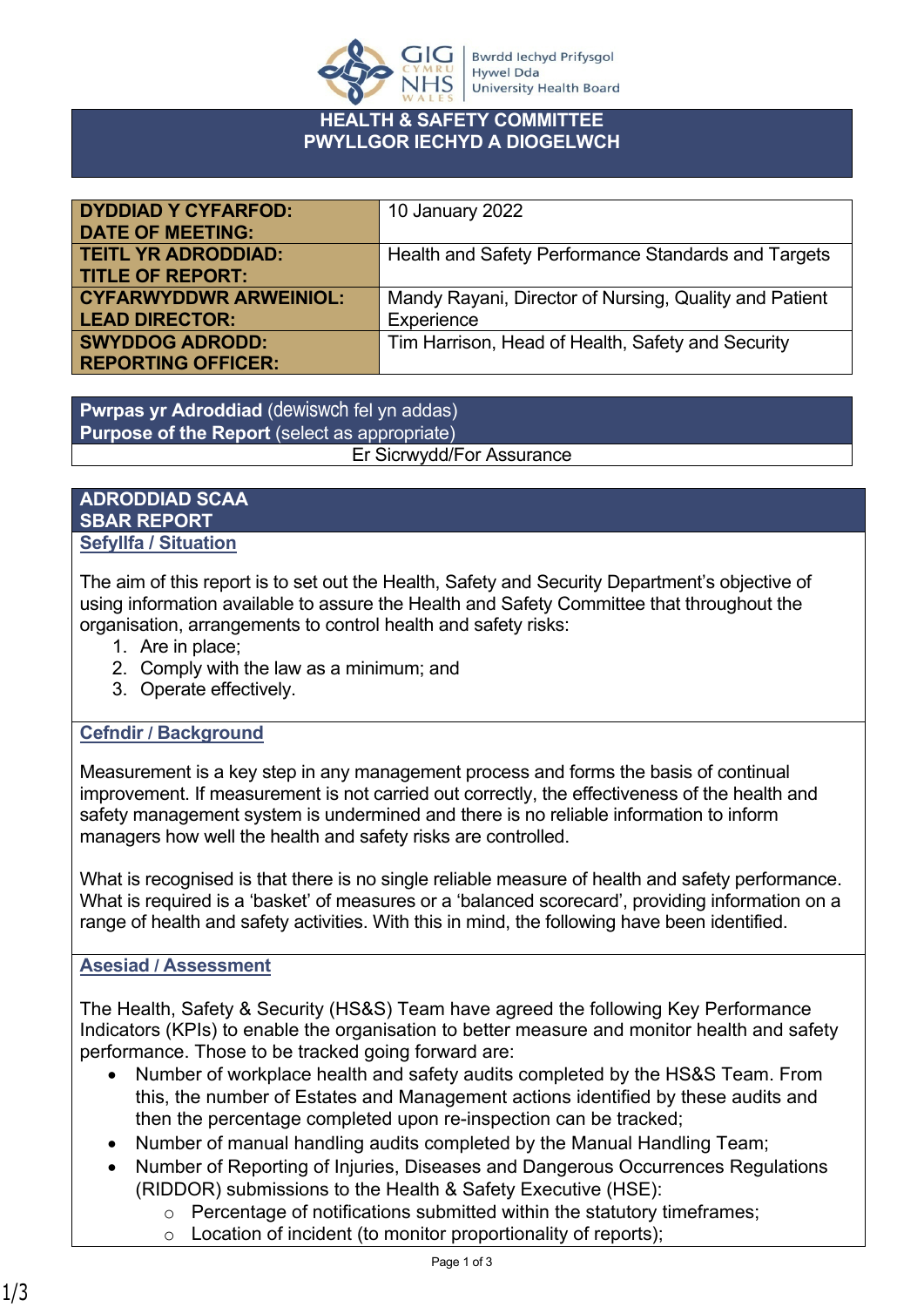- o Cause of incident (to monitor themes of incidents);
- Percentage of workforce trained in various Health and Safety related training courses as delivered in HDdUHB.

# **Mandatory Training**

- Level 1 Health, Safety and welfare e-learning;
- Level 1 Moving and Handling e-learning;
- Module A&B Prevention & Management of Violence & Aggression (PAMOVA) elearning.

## **Other H&S Training**

- The Manager's Health and Safety Induction course (number as opposed to a %);
- Display Screen Equipment e-Learning (mandatory training for all Administrative and Clerical roles).

### **Moving & Handling Specialist Training**

- Foundation training for patient and non-patient handlers;
- Classroom updates for patient and non-patient handlers;
- Workplace assessor training and update training courses;
- Area specific courses such as doctors.

## **Prevention and Management of Violence and Aggression Specialist Training**

- Prevention and Management of Behaviours that Challenge (Restrictive Physical Intervention-Module D), as undertaken by Adult Mental Health wards and porters;
- Prevention and Reduction in Behaviours that Challenge in Older Adults (Safeholding-Module D), as undertaken by Older Adult Inpatient Mental Health and identified wards on Acute and Community Hospital sites;
- Child and adolescent training as undertaken by the Child and Adolescent Mental Health Services (CAMHS);
- Positive Behaviour Support (PBM), as undertaken by the Learning Disabilities Services.

### **Argymhelliad / Recommendation**

For the Health & Safety Committee to gain assurance from this report that work is progressing in relation to how health and safety is measured, and to support the suggested performance indicators as highlighted above.

| <b>Amcanion: (rhaid cwblhau)</b><br>Objectives: (must be completed)                              |                                                                                                                                                                                                                                                                        |  |
|--------------------------------------------------------------------------------------------------|------------------------------------------------------------------------------------------------------------------------------------------------------------------------------------------------------------------------------------------------------------------------|--|
| <b>Committee ToR Reference:</b><br>Cyfeirnod Cylch Gorchwyl y Pwyllgor:                          | 2.1 Provide assurance around the UHB arrangements<br>for ensuring the health, safety, welfare and security of<br>all employees and of those who may be affected by<br>work-related activities, such as patients, members of<br>the public, volunteers contractors etc. |  |
| Cyfeirnod Cofrestr Risg Datix a Sgôr<br>Cyfredol:<br>Datix Risk Register Reference and<br>Score: | 718 Health and Safety Management                                                                                                                                                                                                                                       |  |